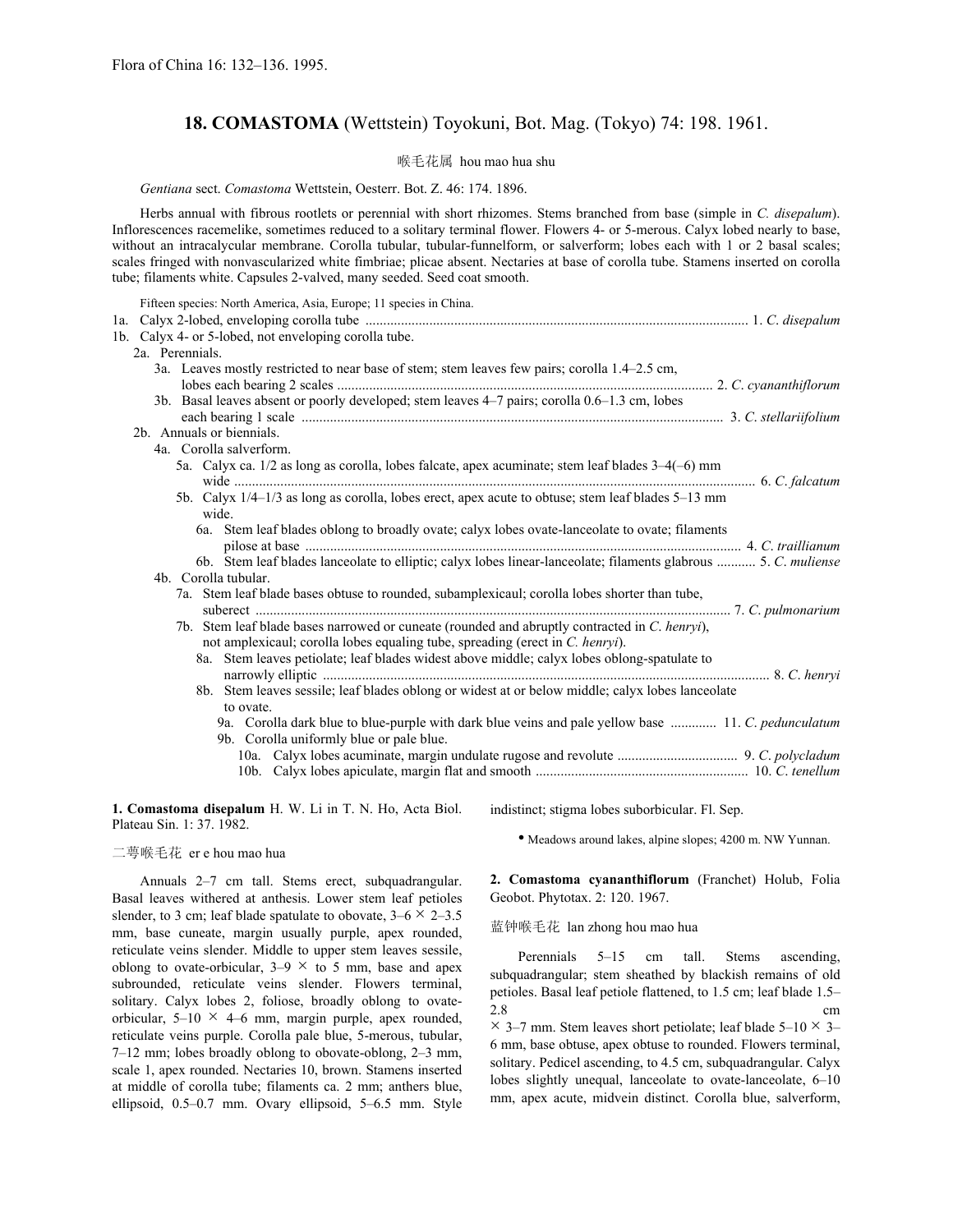1.4–2.5 cm; lobes oblong to obovate-oblong, 0.8–1.5 cm, scales 2, fimbriae 2.5–3 mm, apex obtuse to rounded. Nectaries 10. Stamens inserted at middle of corolla tube; filaments white, 2–2.5 mm; anthers yellow, ellipsoid, ca. 1.2 mm. Style indistinct; stigma lobes suborbicular. Capsules ovoid-ellipsoid. Seeds brown, globose, 0.5–0.7 mm in diam.; seed coat smooth. Fl. Jun-Oct.

• 3000–4900 m. SE Qinghai, Sichuan, SE Xizang, NW Yunnan.

- 1a. Leaf blade spatulate to obovate, apex rounded ............................ 2a. var. *cyananthiflorum*
- 1b. Leaf blade ovate-elliptic to ovate, apex acute ........................................ 2b. var. *acutifolium*

### **2a. Comastoma cyananthiflorum** var. **cyananthiflorum**

蓝钟喉毛花 (原变种) lan zhong hou mao hua (yuan bian zhong)

*Gentiana cyananthiflora* Franchet in F. B. Forbes & Hemsley, J. Linn. Soc., Bot. 26: 126. 1890; *Gentianella maclarenii* Harry Smith.

Leaf blade spatulate to obovate, base abruptly contracted to obtuse, apex rounded.

• Meadow slopes, alpine meadows, scrub meadows, forests; 3000–4900 m. SE Qinghai, Sichuan, SE Xizang, NW Yunnan.

**2b. Comastoma cyananthiflorum** var. **acutifolium** Ma & H. W. Li in T. N. Ho, Acta Biol. Plateau Sin. 1: 37. 1982.

件叶喉毛花 jian ye hou mao hua

Leaf blade ovate-elliptic to ovate, apex acute.

• Grasslands, slopes; 3500–3700 m. NW Yunnan.

**3. Comastoma stellariifolium** (Franchet) Holub, Folia Geobot. Phytotax. 3: 217. 1968.

纤细喉毛花 xian xi hou mao hua

*Gentiana stellariifolia* Franchet in F. B. Forbes & Hemsley, J. Linn. Soc., Bot. 26: 135. 1890; *Gentianella stellariifolia* (Franchet) Harry Smith.

Perennials 8–20 cm tall. Stems ascending, subquadrangular. Basal leaves poorly developed, sessile, elliptic to ovate,  $2.5-4.5 \times 1.2-1.7$  mm, base slightly contracted, apex acute. Flowers terminal, solitary. Pedicel ascending, to 6.5 cm, slender, subquadrangular. Calyx 2.5–6 mm; lobes spreading, slightly unequal, lanceolate to narrowly elliptic, apex acuminate to acute, midvein indistinct. Corolla blue, tubular-funnelform to salverform, 6–10(–13) mm; lobes narrowly oblong to obovate-oblong, 3.5–4.5(–6) mm, scale 1, fimbriae ca. 1.5 mm, apex obtuse to rounded. Nectaries 10. Stamens inserted just above middle of corolla tube; filaments 1.2–1.3 mm, base decurrent into pubescent wings of corolla tube; anthers yellow, ellipsoid, ca. 1.2 mm. Style indistinct; stigma lobes suborbicular. Capsules ovoid-ellipsoid, 8–9 mm. Seeds brown, subglobose, ca. 0.5 mm; seed coat smooth. Fl. and fr. Sep-Nov.

River banks, swamp margins, slopes, alpine meadows, scrub, forests; 2800–4100 m. NW Yunnan [Bhutan, Myanmar, Nepal, Sikkim].

**4. Comastoma traillianum** (Forrest) Holub, Folia Geobot. Phytotax. 2: 120. 1967.

高杯喉毛花 gao bei hou mao hua

*Gentiana trailliana* Forrest, Notes Roy. Bot. Gard. Edinburgh 4: 69. 1905; *G*. *beesiana* W. W. Smith; *G*. *trailliana* var. *minima* C. Marquand.

Annuals 5–30 cm tall. Stems erect, terete, striate. Basal leaves withered at anthesis. Stem leaves sessile, oblong to broadly ovate,  $0.6-3.8 \times 0.5-1(-1.3)$  cm, base obtuse to rounded and subamplexicaul, apex acute to obtuse; veins 1–3, abaxially distinct. Inflorescences racemelike, rarely 1-flowered. Pedicel erect, to 5 cm, striate. Calyx 5–7 mm; lobes slightly unequal, ovate-lanceolate to ovate, to 5 mm wide, margin sometimes ciliate, apex obtuse, veins 1–3 and sometimes ciliate. Corolla blue, salverform,  $1.5-2.6$  cm  $\times$  to 6 mm; lobes oblong to elliptic,  $8-11 \times$  to 6 mm, scales 2, fimbriae ca. 4 mm, apex obtuse to rounded. Nectaries 10. Stamens inserted just below middle of corolla tube; filaments 4.5–5.5 mm, base decurrent into pubescent wings of corolla tube; anthers yellow, ellipsoid, ca. 2 mm. Ovary ovoidellipsoid, 1.2–1.5 cm. Style indistinct; stigma lobes suborbicular. Fl. Aug-Oct.

• Grassland slopes, alpine meadows, forests; 3000–4200 m. S Sichuan, NW Yunnan.

**5. Comastoma muliense** (C. Marquand) T. N. Ho, Acta Biol. Plateau Sin. 1: 38. 1982.

木里喉毛花 mu li hou mao hua

*Gentiana muliensis* C. Marquand, Bull. Misc. Inform. Kew 1928: 53. 1928.

Annuals 5–10 cm tall. Stems ascending to erect, subquadrangular. Leaves sessile, lanceolate to elliptic, 1–2.5  $cm \times$  to 6 mm, base obtuse, apex acute to obtuse, midvein distinct. Flowers terminal, solitary. Pedicel tinged purple, erect, 4–8 cm, subquadrangular. Calyx 5–6 mm; lobes slightly unequal, linear-lanceolate, apex acute to obtuse, midvein distinct. Corolla blue-purple, salverform, 1.8–2.8 cm; lobes oblong to obovate-oblong, 8–10 mm, scales 2, apex rounded. Nectaries 10. Stamens inserted just above middle of corolla tube; filaments 1.2–1.3 mm, base decurrent into wings of corolla tube; anthers yellow, ellipsoid, ca. 1.2 mm. Style indistinct; stigma lobes suborbicular. Capsules narrowly ellipsoid. Seeds brown, subglobose, 0.5–0.6 mm; seed coat smooth. Fl. and fr. Sep.

• *Pinus* forests; ca. 3100 m. Sichuan (Muli Zangzu Zhizhixian).

**6. Comastoma falcatum** (Turczaninow ex Karelin & Kirilov) Toyokuni, Bot. Mag. (Tokyo) 74: 198. 1961.

镰萼喉毛花 lian e hou mao hua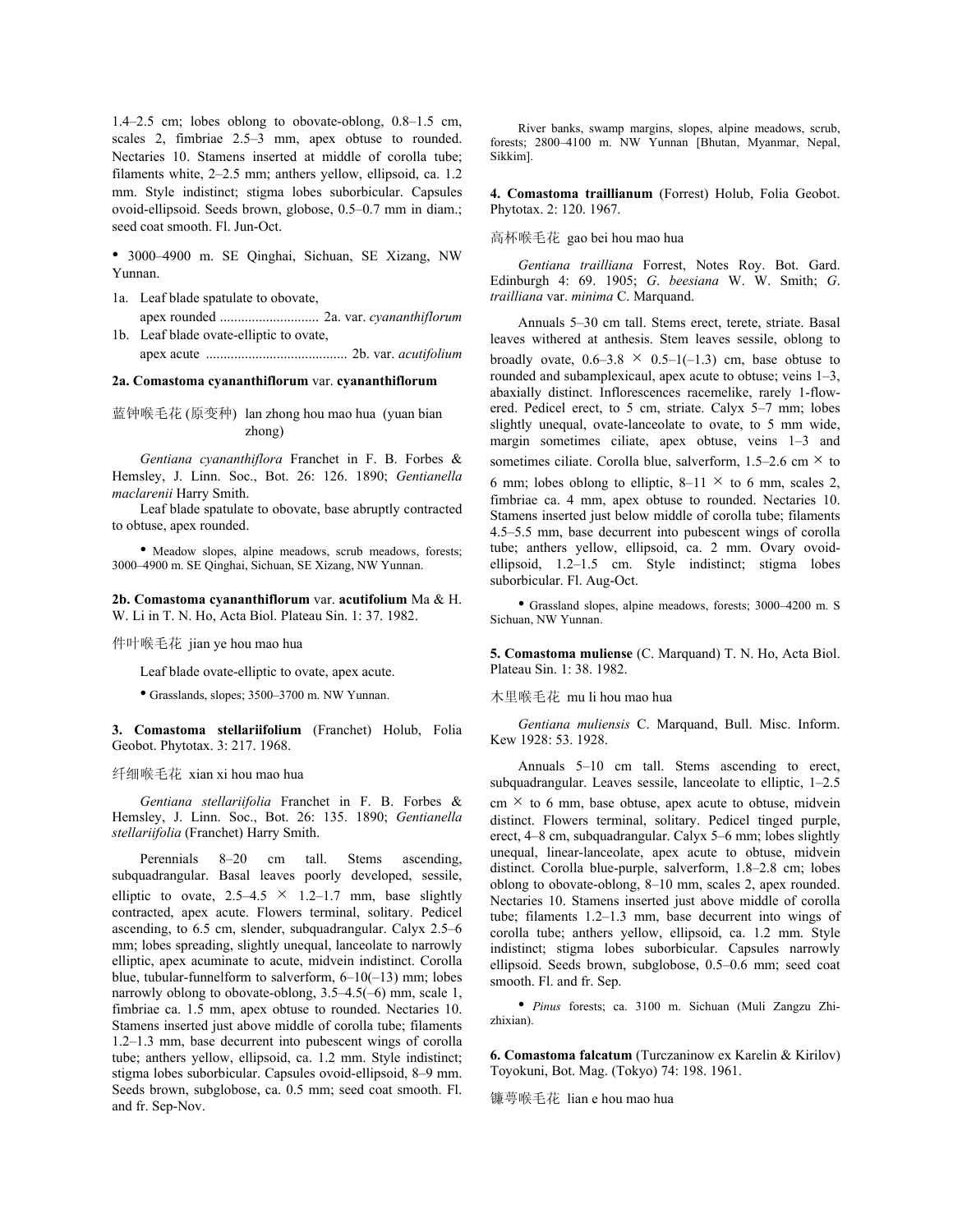*Gentiana falcata* Turczaninow ex Karelin & Kirilov, Bull. Soc. Imp. Naturalistes Moscou 15: 404. 1842; *G*. *cordisepala* Murbeck; *G*. *hedinii* Murbeck.

Annuals 4–25 cm tall. Stems ascending to erect, subquadrangular, branched from base. Leaves mostly basal; petiole to 2 cm; leaf blade oblong to oblong-spatulate, 0.5–1.5  $\text{cm} \times$  3–6 mm, base cuneate, apex obtuse to rounded, midvein distinct. Stem leaves sessile, oblong, rarely ovateoblong to ovate,  $0.8-1.5$  cm  $\times$  3-4(-6) mm, apex obtuse. Flowers terminal, solitary. Pedicel tinged purple, erect, 4–6(– 12) cm, subquadrangular. Calyx 6–12 mm, tube saccate at base; lobes falcate-curved, unequal, usually ovate-lanceolate, rarely oblong, lanceolate, or broadly ovate, margin slightly undulate, apex acuminate, midvein distinct. Corolla blue, dark blue, or blue-purple, with blackish veins, salverform, (0.9– )1.2–2.5 cm  $\times$  ca. 9 mm; lobes spatulate-oblong to oblong, 5–  $13 \times$  to 7 mm, scales 2, fimbriae to 4 mm, apex rounded. Nectaries 10. Stamens inserted at middle of corolla tube; filaments 5–6 mm, base decurrent into wings of corolla tube; anthers yellow, ellipsoid, 1.5–2 mm. Style indistinct; stigma lobes suborbicular. Capsules narrowly ellipsoid to ovoidellipsoid, 8–11 mm. Seeds brown, subglobose, ca. 0.7 mm in diam.; seed coat smooth. Fl. and fr. Jul-Sep.

River banks, grassland slopes, scrub, alpine meadows, forests; 2100–5300 m. Gansu, Hebei, Nei Mongol, Qinghai, Shanxi, NW Sichuan, Xinjiang, Xizang [India, Kashmir, Kyrgyzstan, Mongolia, Nepal, Russia (Siberia), Tajikistan].

**7. Comastoma pulmonarium** (Turczaninow) Toyokuni, Bot. Mag. (Tokyo) 74: 198. 1961.

#### 喉毛花 hou mao hua

*Gentiana pulmonaria* Turczaninow, Bull. Soc. Imp. Naturalistes Moscou 22(4): 317. 1849; *G*. *arrecta* Franchet; *G*. *holdereriana* Diels & Gilg.

Annuals 5–30 cm tall. Stems erect, subquadrangular, branched from base. Basal leaves few; leaf blade oblong to oblong-spatulate,  $1.5-2.2 \times 0.5-0.7$  cm, base cuneate, apex rounded, midvein distinct. Stem leaves sessile, ovate-lanceolate,  $0.6-2.8$  cm  $\times$  3-10 mm, base obtuse to rounded and subamplexicaul, apex acute to obtuse, veins 1–3. Flowers in terminal and axillary cymes or solitary. Pedicel erect, to 4 cm, subquadrangular. Calyx spreading, slightly unequal, 6–8 mm; lobes narrowly elliptic, lanceolate, or ovate-triangular, margin scabrous to ciliolate, apex acute, veins 1–3. Corolla pale blue, with dark blue veins, tubular to broadly tubular,  $(0.9-)1.5-2($ 2.3) cm; lobes erect, ovate-elliptic, elliptic-triangular, or ovate-triangular, 5–6 mm, scale 1, apex acute. Nectaries 10. Stamens inserted just above middle of corolla tube; filaments ca. 3 mm, base decurrent into wings of corolla tube; anthers yellow, ellipsoid, ca. 1 mm. Style indistinct; stigma lobes suborbicular. Capsules ovoid-ellipsoid, 2–2.7 cm. Seeds light brown, subglobose, 0.8–1 mm in diam.; seed coat smooth. Fl. and fr. Jul-Nov.

River banks, meadow slopes, scrub, alpine meadows, forests; 3000–4800 m. Gansu, Qinghai, Shaanxi, Shanxi, Sichuan, Xizang, Yunnan [Japan, Russia (E Siberia)].

**8. Comastoma henryi** (Hemsley) Holub, Folia Geobot. Phytotax. 2: 120. 1967.

#### 鄂西喉毛花 e xi hou mao hua

*Gentiana henryi* Hemsley in F. B. Forbes & Hemsley, J. Linn. Soc., Bot. 26: 128. 1890.

Annuals 4–6 cm tall. Stems prostrate to ascending, slender, terete, striate, branched from base. Basal leaves withered at anthesis. Stem leaf petiole slender, to 5 mm; leaf blade spatulate to obovate, ca.  $11 \times$  to 4 mm including petiole, base rounded and abruptly contracted into a petiole, apex rounded, veins 1–3. Flowers terminal, solitary. Pedicel erect, to 3 cm, terete, striate. Calyx spreading, 3–3.5 mm; lobes slightly unequal, oblong-spatulate to narrowly elliptic, base narrowed, apex acute, veins 1–3 and indistinct. Corolla blue, narrowly tubular, 5.5–6.5 mm, to 10 mm in fruit; lobes erect, lanceolate, 2–3 mm, scale 1, apex acute to obtuse. Nectaries 10. Stamens inserted at middle of corolla tube; filaments 1.5–2 mm; anthers yellow, ellipsoid, ca. 1.5 mm. Style indistinct; stigma lobes suborbicular. Capsules narrowly ellipsoid, 6.5–7.5 mm. Seeds light brown, subglobose, 0.4–0.5 mm in diam.; seed coat smooth. Fl. and fr. Aug-Sep.

• Grassland slopes. W Hubei, E Sichuan.

**9. Comastoma polycladum** (Diels & Gilg) T. N. Ho, Acta Biol. Plateau Sin. 1: 39. 1982.

## 皱边喉毛花 zhou bian hou mao hua

*Gentiana polyclada* Diels & Gilg in Futterer, Durch Asien, Bot. Repr. 3: 16. 1903; *G*. *limprichtii* Grüning.

Annuals 8–20 cm tall. Stems erect, much branched from base, subquadrangular, scabrous along striae. Basal leaves withered at anthesis, short petiolate; leaf blade spatulate, 6–11  $\times$  2.5–5 mm including petiole, base cuneate, apex rounded, midvein distinct. Stem leaves sessile, elliptic-lanceolate to elliptic, to  $2 \times 0.5$  cm, margin usually undulate and revolute, apex obtuse, midvein indistinct. Flowers in terminal and axillary cymes or solitary. Pedicel to 11 cm, spreading to erect, subquadrangular. Calyx 6.5–9 mm; lobes slightly unequal, lanceolate to ovate-lanceolate, margin revolute and dark purple, apex acuminate, midvein distinct. Corolla blue, tubular, 1–1.5 cm  $\times$  3–4 mm; lobes erect, narrowly elliptic, 5–7 mm, scales 2, fimbriae ca. 2.5 mm, apex obtuse. Nectaries 10. Stamens inserted at middle of corolla tube; filaments ca. 3.5 mm, base decurrent into wings of corolla tube; anthers yellow, ellipsoid, ca. 1 mm. Style indistinct; stigma lobes suborbicular. Capsules narrowly ellipsoid to ellipsoid, 1.2–1.5 cm. Seeds light brown, ellipsoid, 0.5–0.7 mm; seed coat smooth. Fl. and fr. Aug-Sep.

• River banks, meadow slopes, wet places; 2100–4500 m. Gansu, Qinghai, Nei Mongol, Shanxi.

**10. Comastoma tenellum** (Rottbøll) Toyokuni, Bot. Mag. (Tokyo) 74: 198. 1961.

长梗喉毛花 chang geng hou mao hua